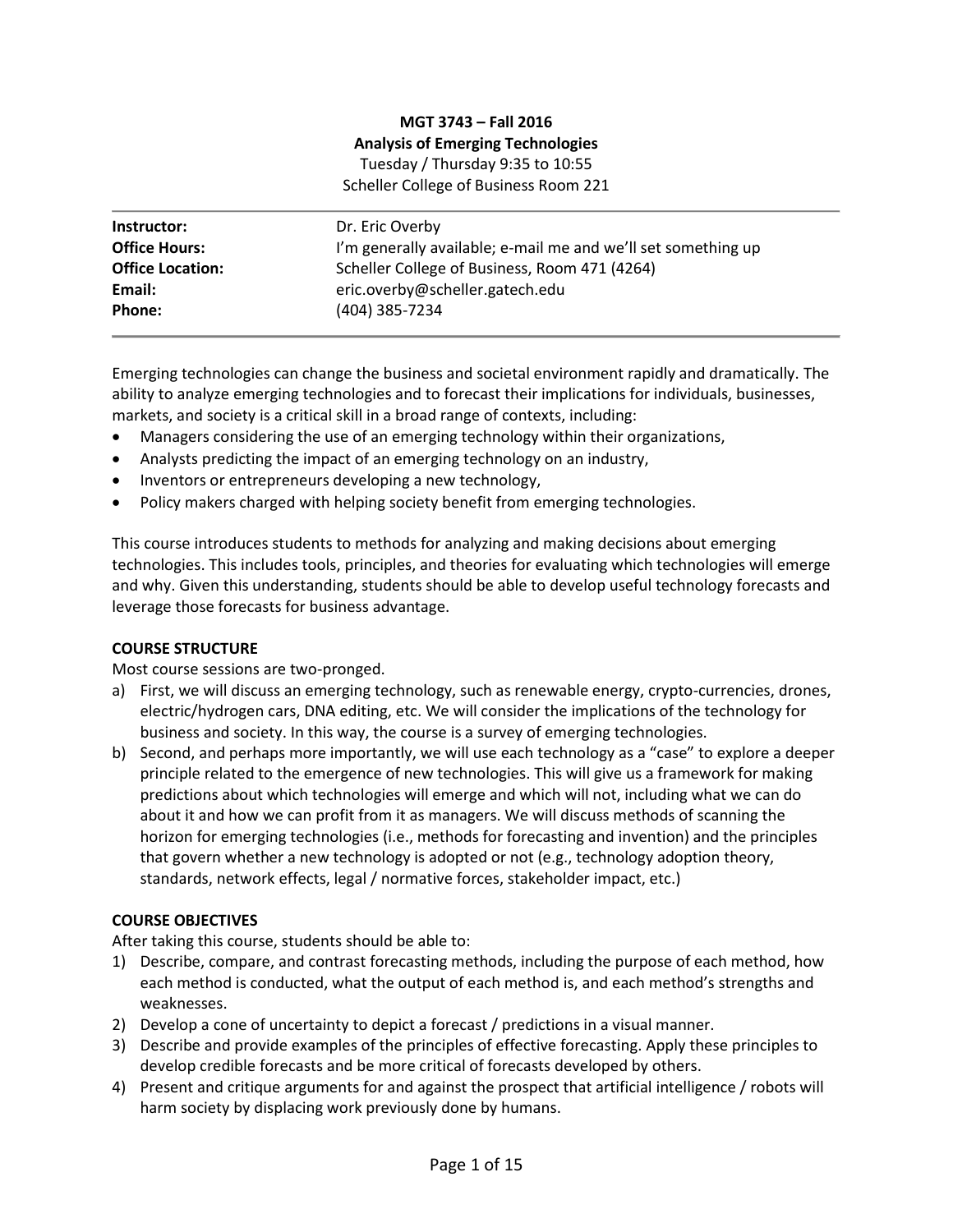- 5) Describe how to use business experiments to evaluate policies and develop forecasts. Apply the basic steps of experimental design to design and conduct your own business experiments.
- 6) Describe the history, purpose, and tools of the Theory of Inventive Problem Solving (i.e., TRIZ) and apply them to solve technical problems.
- 7) Apply the 5 factors of innovation diffusion to analyze the potential diffusion of a new technology, including what factors stimulate diffusion, what factors do not, and why.
- 8) Describe the relationship between the S-curve of technology diffusion and the classification of adopter categories (i.e., innovators, early adopters, etc.)
- 9) Define and provide examples of a technology platform, a multi-sided platform, and the "sides" of a platform.
- 10) Describe the role of network effects in the success (or failure) of technology platforms, including defining, comparing, and contrasting cross-side and same-side network effects.
- 11) Apply strategies to increase the likelihood of success for platforms in which you have a stake. Apply the theories and principles re: technology platforms to predict which platforms will succeed, which will fail, and why.
- 12) Identify possible outcomes of platform competition, including factors that influence the likelihood of each outcome.
- 13) Discuss the pros and cons of joining a platform, including the potential benefits of reach, the potential consequences of holdup, and the potential benefits of establishing a single industry standard.
- 14) Apply strategies for maximizing the benefits of a platform's reach while mitigating the risk of holdup.
- 15) Apply the principles of network effects, platform competition, reach, and holdup to different contexts, including but not limited to contactless payments, smartphones, digital music, and highdefinition home video.
- 16) Describe the "chicken and egg" infrastructure problem for emerging technologies, along with classes of solutions.
- 17) Apply "chicken and egg" solutions to infrastructure problems in different contexts, including but not limited to new payment methods and alternatively-fueled vehicles.
- 18) Describe, compare, and contrast different methods for establishing technology standards.
- 19) Discuss the current and historical role of technology standards in home entertainment, "smart" homes, user authentication, and other technologies.
- 20) Discuss the pros and cons of technology standards from the perspectives of the developer of the standard and users of the standard.
- 21) Present and provide examples of possible strategies when a single standard is unlikely to emerge.
- 22) Compare and contrast a modular system to a monolithic system, including the advantages and disadvantages of modularity.
- 23) Use stakeholder analysis tools to gauge which of several competing technologies enjoys the most advantageous stakeholder support.
- 24) Discuss the effect of stakeholders' influence on the emergence of new technologies such as the development of the electric vehicle in the 1990's and air travel and FM radio in the mid-20<sup>th</sup> century.
- 25) Describe and provide examples of how laws and regulatory policy can foster or hinder emerging technologies.
- 26) Discuss the inherent tension between innovation and regulation and provide examples related to the "sharing economy".
- 27) Determine whether an industry and/or company is vulnerable to "spontaneous deregulation" and if so, discuss and apply appropriate strategies.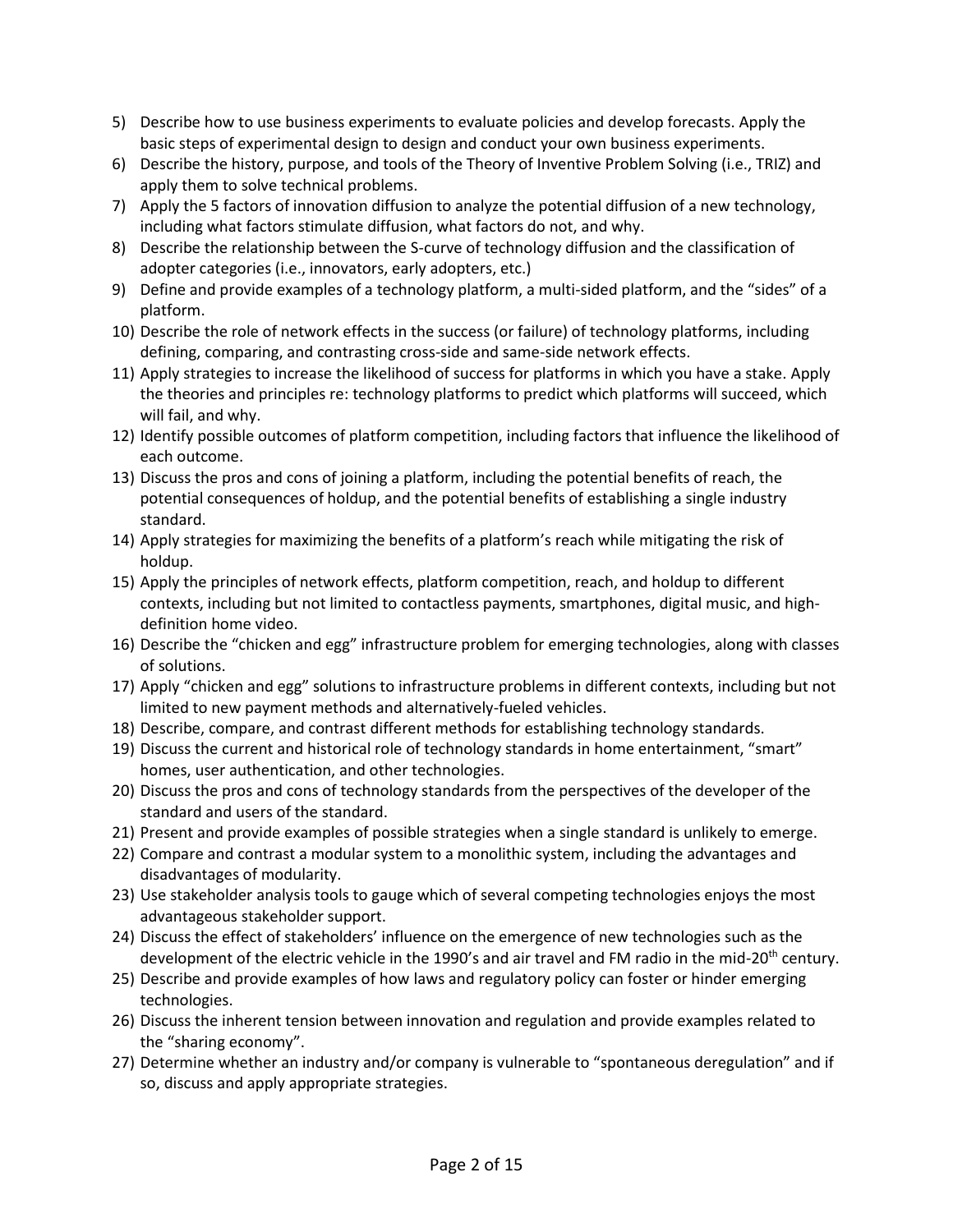- 28) Describe the infrastructure overprovisioning problem that characterizes electricity production and highway use.
- 29) Describe general solutions for solving the infrastructure overprovisioning problem and apply them in different contexts.
- 30) Describe and provide examples of how new technologies can reveal otherwise hidden information that may lead to potential discrimination and create adverse selection considerations.
- 31) Apply information revelation and adverse selection principles to analyze the potential impact of DNA testing and other technologies that reveal otherwise hidden information.
- 32) Discuss the role of social norms and ethics in the emergence of new technologies, including how technologies that are successful in certain cultures are frowned upon or disallowed in other cultures.
- 33) Analyze the ethical considerations associated with an emerging technology by assessing the different components of the meaning of ethics.
- 34) Discuss issues with traditional gasoline vehicles, along with issues and opportunities associated with alternative fuel vehicles.
- 35) Discuss issues with fossil fuel-based methods of electricity production, along with issues and opportunities associated with "clean" alternatives.
- 36) Present the argument for why fossil fuel combustion is linked to global warming and discuss regulatory and technological options for reducing emissions associated with fossil fuel use.
- 37) Describe the current state and future prospects of emerging technologies such as private space exploration, airborne and underwater internet infrastructure, crypto-currencies and blockchain systems, contactless payments, machine learning, "smart" homes, human augmentation, wearable technology, biometric authentication, olfactory interface technologies, DNA sequencing and editing, alternative energy, alternative fuel vehicles, and autonomous vehicles (including drones).

# **GRADING**

- Emerging Technology Briefing 10%
- Report from the Future 15%
- Presentation of Emerging Technology Briefing or Report from the Future 3%
- Mid-Term Exam 22%
- $\bullet$  Final Exam  $-22\%$
- Homework Assignments 8%
- Quizzes 10%
- Class Attendance and Participation 10%

Your final grade will be assigned as a letter grade according to the following scale:

- A 90-100%
- B 80-89%
- C 70-79%
- D 60-69%
- F 0-59%

 $\overline{a}$ 

# **Emerging Technology Briefing**

This is a group assignment. Each group will prepare a 3 to 4 page (single-spaced) briefing document on an emerging technology of their choice.<sup>1</sup> Given the space limitations, choose a topic that is well-defined

 $1$  If the group is presenting in conjunction with a visit from a corporate partner, then the topic will be assigned to the group and the instructions will vary slightly (I will provide the topic and updated instructions).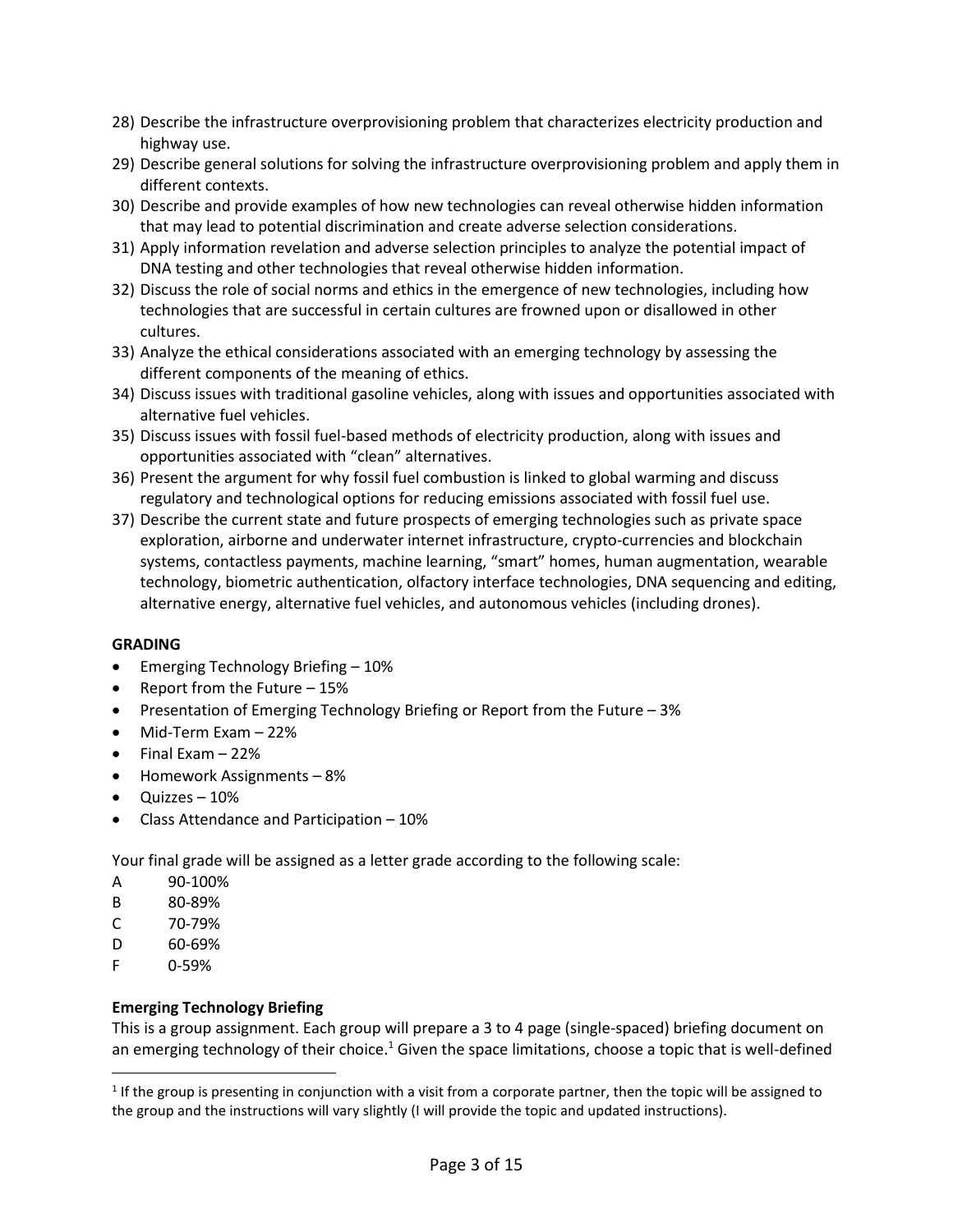and relatively narrow in scope. For example, do not choose "artificial intelligence"; instead, choose "autonomous vehicles" or "movie recommendation systems", both of which are specific applications of artificial intelligence. Sources I recommend for potential topics include *Technology Review*, the Technology section of the *New York Times*, and *Wired*. The briefing document should contain the following sections:

- 1. Explanation of the emerging technology. Explain the technology on which you are focusing, including a brief history of the technology and its current status. Recommended length: 0.5 to 1 page.
- 2. Predictions. Include *specific* predictions for what will happen with this technology in the future over the near-term, medium-term, and long-term. This section should be structured as follows. Recommended length: 1.5 to 2 pages.
	- Develop a "cone of uncertainty" to depict the time horizon of each prediction and your level of certainty. We will discuss the "cone of uncertainty" in detail in one of our first sessions. **Include a graphic depicting the cone of uncertainty**, and then elaborate on the **3 most interesting** predictions, including one prediction for the near-term, medium-term, and long-term. Include justification for each prediction. Specifically,
		- State why you believe the prediction will occur in the expected time frame,
		- State your level of certainty in the prediction, and
		- Describe what factors might cause the prediction to be inaccurate. E.g., what roadblocks exist that affect your level of certainty?
- 3. Implications for stakeholders: Consider the key stakeholders that are impacted by this technology; this will include both existing players and new entrants (i.e., entrepreneurs). Assume that your predictions turn out to be right, and describe the implications for the stakeholders. This section should be structured as follows. Recommended length: 1 page.
	- List the **2** most affected stakeholders and discuss the following for each:
		- How will the stakeholder be affected? What opportunities/threats does the emerging technology create for the stakeholder?
		- How should the stakeholder respond?

A 2-3 sentence statement of the emerging technology that you will analyze is due on or before **September 13**. In this, clearly state the emerging technology on which you will focus. The final briefing is due on **October 4**. **All** groups will prepare an emerging technology briefing, and **half** of the groups will present the analysis contained within their briefings to the class. (Other groups will present the analysis contained within their Report from the Future; see below.) Students who want to present their briefing document will sign-up for a presentation date using T-Square. Please note that it is possible that your group will present your briefing document after October 4, even though the briefing itself is due on Oct. 4.

When you turn in your briefing, each group member must also complete a peer evaluation form. *No one from the group will receive credit for the assignment until all group members complete the peer evaluation.*

I will award points for each component of the briefing document based on that component's quality. Points available for each component are as follows.

| Introduction and cone of uncertainty | 0-2 points     |
|--------------------------------------|----------------|
| Prediction #1                        | $0-1.5$ points |
| Prediction #2                        | $0-1.5$ points |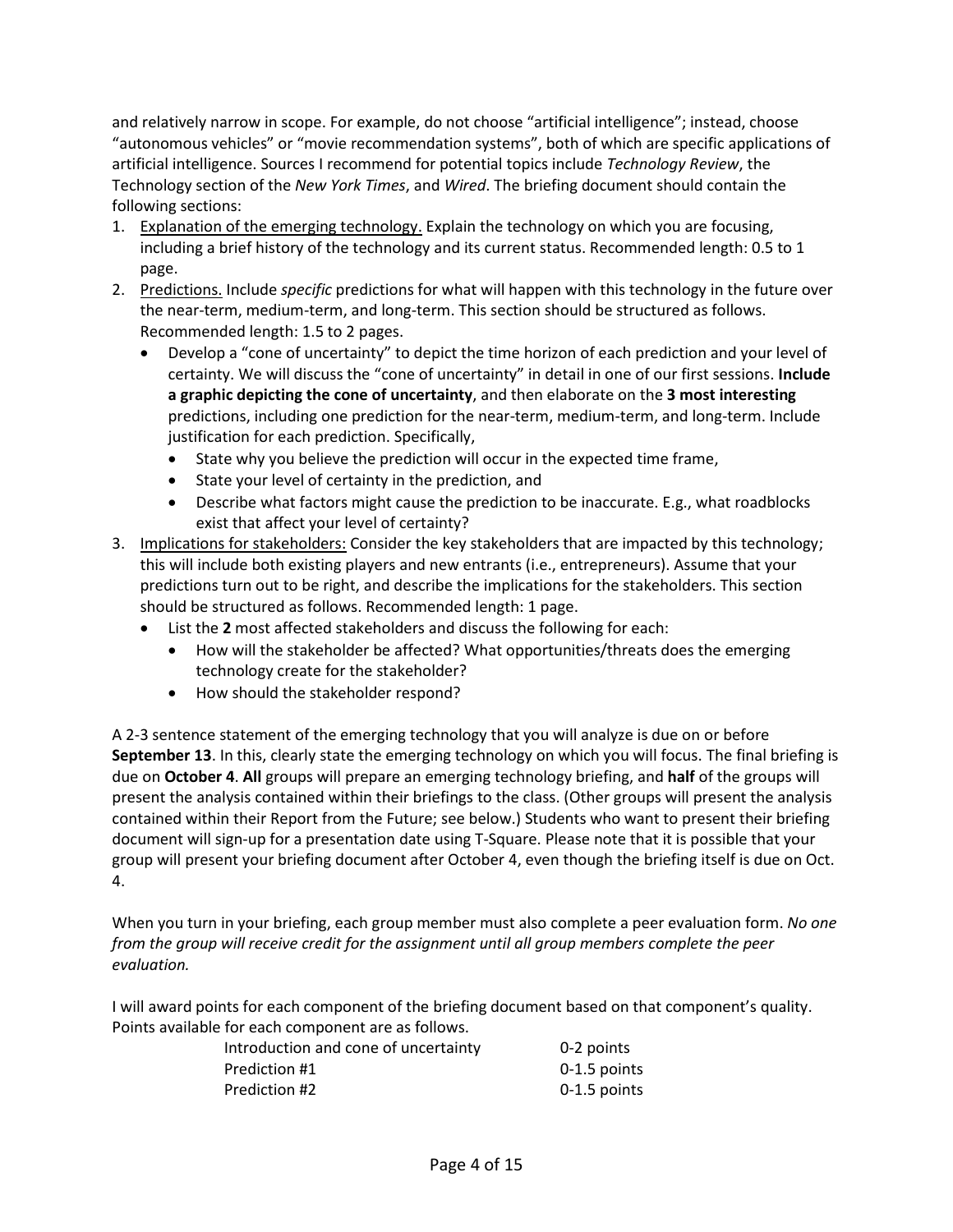| Prediction #3                           | 0-1.5 points |
|-----------------------------------------|--------------|
| Implications for Stakeholder #1         | 0-1 points   |
| Implications for Stakeholder #2         | 0-1 points   |
| Overall clarity, flow, formatting, etc. | 0-1.5 points |
| TOTAL                                   | 0-10 points  |

I will sum the scores for each component to yield the group grade, which is different from each student's grade. Each student's grade will be determined as discussed below in the "Individual Student Grades for the Emerging Technology Briefing and Report from the Future" section.

Students often make the following mistakes in the briefing document:

- 1. They deviate from the assignment instructions by not following the structure defined above. For example, they mention every prediction they developed, rather than focusing on their 3 most interesting predictions and going into depth on those. Or, they allocate too much space to Section 1 and leave little room for the predictions and stakeholder analysis sections. Or, they fail to justify their predictions as described above.
- 2. They choose a topic that is too broad. As a result, the briefing document is too wide-ranging and does not offer interesting insights in any particular area.
- 3. They do not exert quality control over the entire document. E.g., one group member writes a highquality predictions section (receiving 4.5 out of 4.5 points for this section), but another group member writes a low-quality introduction and stakeholder implications section (receiving 0.5 out of 4 points for this section).
- 4. They "free-load" by not contributing to the group. As a result, their grade is lower than the group grade.

## **Report from the Future**

This is a group assignment. You are to **pretend that the year is 2026** and that you are looking back on the preceding 30 years (i.e., 1996-2026). The project is to write a brief history  $(10 - 12$  double-spaced pages) of a business or societal process. By "process," I mean a set of steps to achieve some objective. For example, you might study the process of going to the doctor for a routine physical examination. You are to present this as a narrative of how the process evolved over time, providing specific examples of developments not only in the 1996-2016 period but also in the 2016-2026 period. You are to present this as a retrospective; given that you are pretending it is 2026, you will "know" everything that happened from 2016-2026. Given space limitations, do not choose a process that is overly broad. For example, instead of studying the process of shopping, study the process of shopping for a specific good (e.g., a car, a house, clothes.)

The report should consist of 2 sections:

- 1. The first section will state the process on which your group has chosen to focus and review how the process evolved between 1996 and 2016. Be specific here; describe the key developments that changed how the process was conducted during this period (this will require some research). Recommended length: 4-5 pages.
- 2. The second section of the report will discuss how the process evolved between 2016 and 2026. State the logical reasoning behind your analysis, including principles we cover in the course (as appropriate). For example, did legal and normative forces create changes in the process, were new standards and/or platforms developed, etc. Use your analysis from section 1 to identify the trends that developed from 1996 to 2016 that continued into this period (and also to gauge how quickly your process tends to evolve). Be specific in this section: describe how and why the process evolved, not merely that it evolved. Include specific "historical" occurrences from this period and describe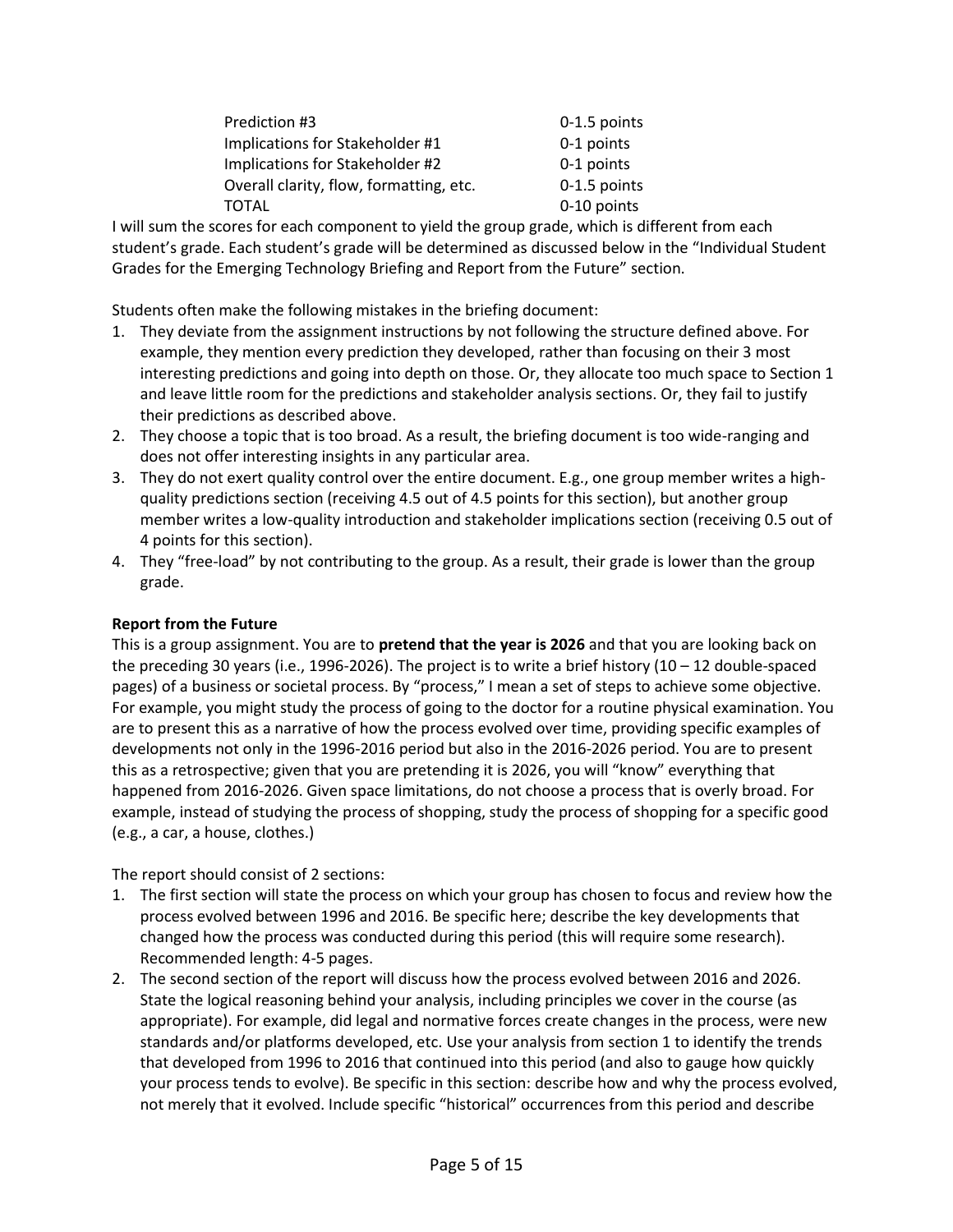why these things happened. For example, instead of stating that "5% of cars were self-driving by 2026", state that "5% of cars were self-driving by 2026, with the majority of these in Nevada, where legal precedent was set as early as 2010, and in New York, which converted 50% of the NYC taxi fleet to self-driving cars in 2023 (after negotiations with the New York Taxi Workers Alliance broke down.)" In other words, don't simply state the outcome; think deeply about how that outcome came to be – including issues and stumbling blocks that delayed the outcome – and describe that in your report. Also, which companies flourished during this period and why? What start-ups were founded, and which incumbents were harmed? Be specific here. The report is retrospective, so you will "know" which companies did well and which did not. Your analysis must be credible, so you must provide enough detail to explain why things happened in the time frame that you are providing.

Recommended length: 6-7 pages.

The report must contain each of these sections, along with a list of works cited in your analysis. **Think about how the report flows and use headings and sub-headings to improve readability and flow.**

A one paragraph statement of the process that you will analyze is due on or before **October 25**. This paragraph should include the process on which you have chosen to focus, the objective of that process, and at least two steps involved in that process. On **November 3**, you will turn in a high-level summary of 3 key developments (providing 2-3 sentences per development) in the 2016-2026 period. The report is due on **November 22**. **All** groups will complete the Report from the Future assignment, and **half** of the groups will present the analysis contained within their Reports from the Future to the class. (The other half of the groups will present the analysis contained within their emerging technology briefings; see above.) Students who want to present their Report from the Future will sign-up for a presentation date using T-Square. When you turn in your Report from the Future, each group member must also turn in a peer evaluation form. *No one from the group will receive credit for the assignment until all group members complete the peer evaluation.*

I will award points for each component of the Report from the Future based on that component's quality. Points available for each component are as follows.

| Section 1                               | 0-5.5 points   |
|-----------------------------------------|----------------|
| Section 2                               | $0-7.5$ points |
| Overall clarity, flow, formatting, etc. | 0-2 points     |
| TOTAL                                   | 0-15 points    |
|                                         |                |

I will sum the scores for each component to yield the group grade, which is different from each student's grade. Each student's grade will be determined as discussed below in the "Individual Student Grades for the Emerging Technology Briefing and Report from the Future" section.

Students often make the following mistakes in the Report from the Future:

- 1. They deviate from the assignment instructions.
- 2. They don't analyze a process. When considering a potential topic, if you cannot identify the objective of the process or list the steps involved in achieving that objective, then you are not analyzing a process, and you need a new topic.
- 3. They choose a process that is too broad.
- 4. Related, they put too many ideas into the report and consequently do not develop any of them in sufficient depth. It is better to include a lower number of well-developed and specific ideas than to include a lot of ideas that are under-developed and lack depth.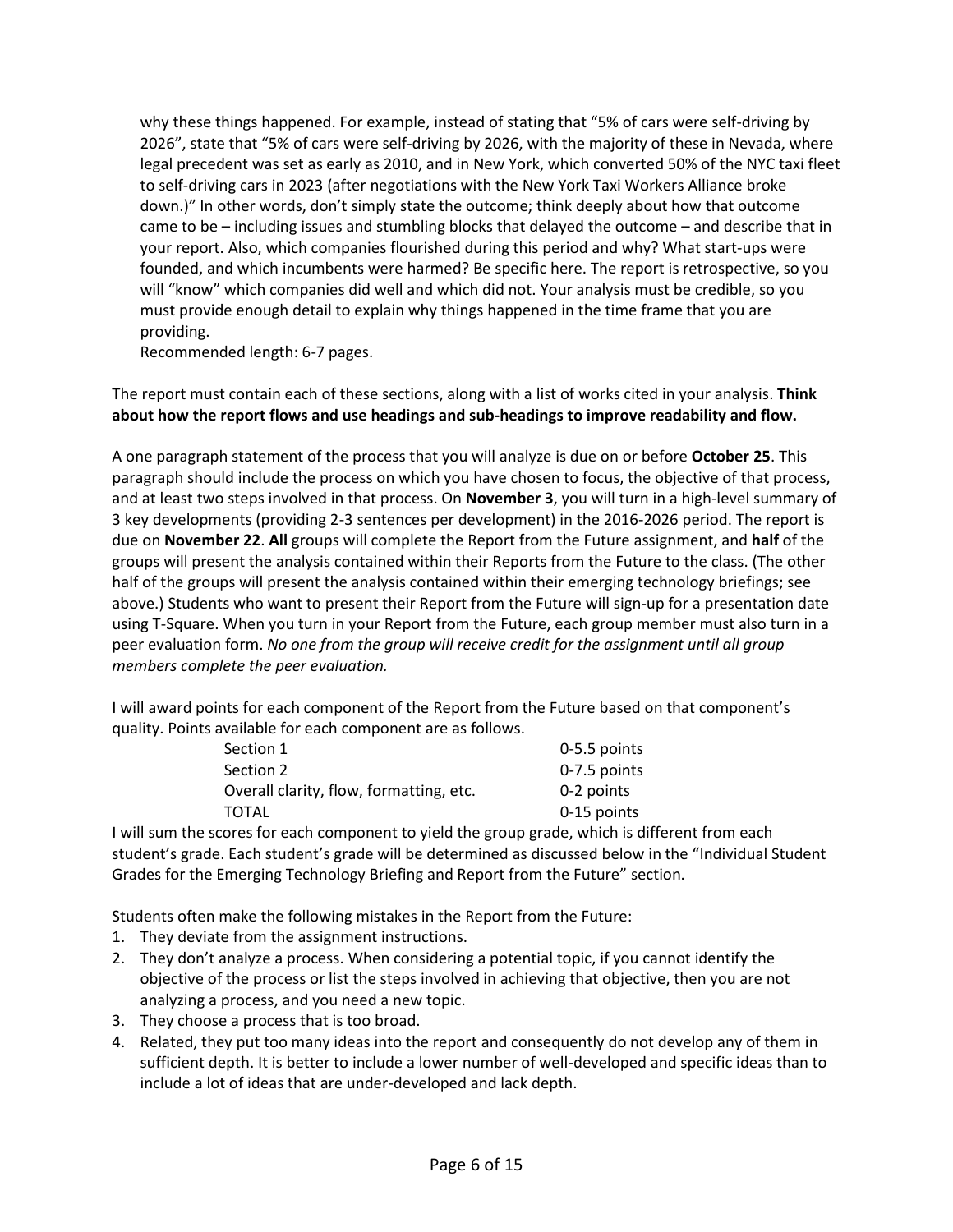- 5. They describe developments in the 2016-2026 period that are not credible, and they do not provide enough detail for them to be credible. E.g., they describe companies adopting strategies that are completely foreign to them, without justifying why these companies made such a dramatic shift. Or, they describe government policies that run counter to years of established policy, without explaining these shifts.
- 6. They do not coordinate with each other on the project. The result is a poorly integrated collection of ideas that lacks coherence, and there is no quality control exerted over the final product.
- 7. They "free-load".

# Group Composition

Groups should consist of **4 to 5** people.

- Each student will have one group ("first group") for the first part of the semester. This will be your group for completing the emerging technology briefing. Each student will turn in his/her first group affiliation as a graded homework assignment on **September 1**. If your group signs up to present your emerging technology briefing, then your group will belong to pool A. Otherwise, your group will belong to pool B.
- Each student will have a different group ("second group") for the second part of the semester. This will be your group for completing the Report from the Future. If your first group belonged to pool A, then you will form your second group from other students who were also in pool A. (Ditto for pool B.) *No more than 2 members of any first group may be in the same second group*. Each student will turn in his/her second group affiliation as a graded homework assignment on **October 13**.

Individual Student Grades for the Emerging Technology Briefing and Report from the Future For the Emerging Technology Briefing and Report from the Future assignments, each group will receive a group grade as noted above. Each student's grade will be determined as follows: *Student Grade* = Group Grade + Student Adjustment Factor, with the *Student Adjustment Factor* based on peer evaluations.

 If your average peer evaluation is 3 or higher, then your Student Adjustment Factor will be 0 or positive. It will be positive if your average rating is substantially higher than the average for your teammates, according to this schedule.

| Difference in your peer evaluation rating | <b>Adjustment Factor</b>            |                               |
|-------------------------------------------|-------------------------------------|-------------------------------|
| and the average of those of your team     | <b>Emerging Technology Briefing</b> | <b>Report from the Future</b> |
| 1 or more points higher                   | $+1$                                | $+1.5$                        |
| 0.5 to 1 points higher                    | $+0.5$                              | $+0.75$                       |

 If your average peer evaluation rating is below 3, then your Student Adjustment Factor will be negative, according to this schedule.

|                       | <b>Adjustment Factor</b>            |                               |
|-----------------------|-------------------------------------|-------------------------------|
| <b>Average Rating</b> | <b>Emerging Technology Briefing</b> | <b>Report from the Future</b> |
| $2.5$ to 3            | -1                                  | $-1.5$                        |
| 2 to 2.49             | $-2$                                | -3                            |
| 1.5 to 1.99           | -4                                  | -6                            |
| 1.0 to 1.49           | -8                                  | $-12$                         |
| 1.0                   | $-10$                               | $-15$                         |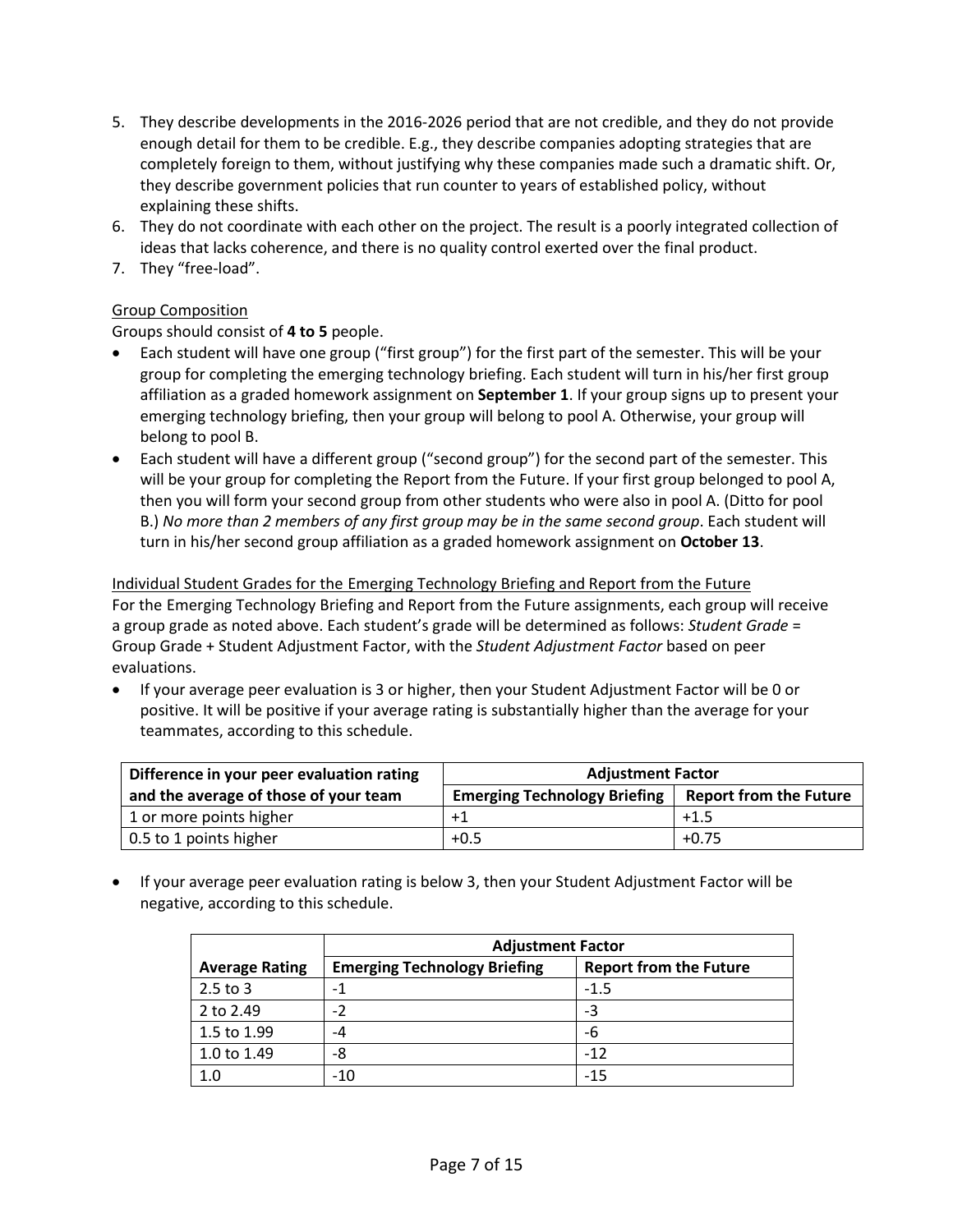I reserve the right to revise the Student Adjustment Factors if I have evidence that the system is being "gamed".

#### **Presentation of the Emerging Technology Briefing or Report from the Future**

Each group will present the analysis contained within either their emerging technology briefing or Report from the Future to the class. The presentation should last 25 minutes, with 15-20 minutes devoted to the formal presentation and the remaining 5-10 minutes devoted to questions and answers. The structure of the presentation and the time allotted to each section should mirror the briefing document or Report from the Future, whichever is applicable. Audio/video materials (e.g., YouTube clips) are often good complements to a presentation. However, these should consume no more than 3-4 minutes.

I will award points for the presentation as follows.

| Clarity and flow                                      | $0-1$ point |
|-------------------------------------------------------|-------------|
| Use of audio/video materials                          | $0-1$ point |
| Ability to engage the class                           | 0-1 point   |
| TOTAL                                                 | 0-3 points  |
| Each member of the group will receive the same grade. |             |

**Mid-Term Exam**

The mid-term exam is closed book/closed notes and will cover the material up to the date the mid-term is administered. Questions on the mid-term exam will map to the course objectives listed above. The format of the mid-term exam will be discussed prior to the exam.

#### **Final Exam**

The final exam is closed book/closed notes and will primarily cover material subsequent to the midterm, although because the course material is cumulative, some of the materials from the pre mid-term portion of the course will be incorporated into the final exam. Questions on the final exam will map to the course objectives listed above. The format of the final exam will mirror that of the mid-term exam.

#### **Homework Assignments**

Throughout the semester, we will have homework assignments. These assignments will have one or both of the following components:

- "Hands-on" exercises to familiarize you with some of the technologies we will explore.
- Questions that prompt you to comment on the issues raised by the readings. The purpose of these assignments is to guide you as you read the assigned articles so that you are prepared for class discussion.

Homework assignments are due at the beginning of the class session for which they are assigned. Late submissions will not be accepted.

#### **Quizzes**

Throughout the semester, we will have brief quizzes on the readings. These will be very brief – no more than 3-4 minutes. They will occur at the beginning of class. If you are late to class, you will miss the quiz and receive no credit for the quiz. You are allowed to drop 2 quizzes, which is designed to account for days when you must miss class or are late (and therefore miss the quiz). We will use clickers to conduct the quizzes. It is your responsibility to register your clicker in T-Square and to use it for each quiz. If you do not use your clicker for a quiz, I reserve the right to give you a 0 for that quiz.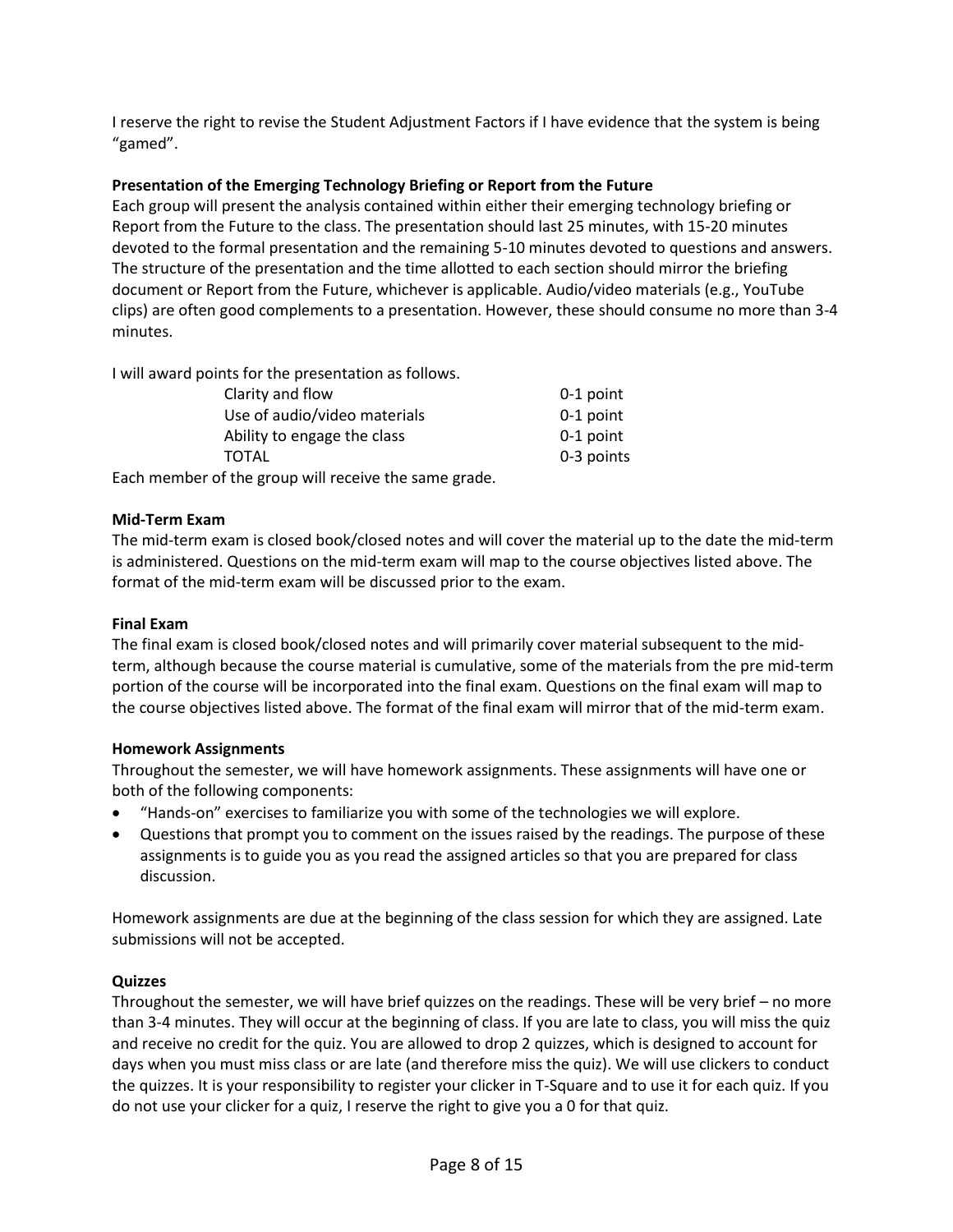If you miss class due to an interview, etc. and miss a quiz, you will receive a 0 for that quiz and should use that as one of your drops. There may be times when missing class is necessary; **this is precisely why** I allow you to drop two quizzes.

\* The only exception to this is if you have an institute-approved absence. You are responsible for ensuring that an absence is institute-approved. Some absences are automatically institute-approved (e.g., athletic events). Religious holidays are considered to be institute-approved absences, but you must inform me (in writing) of expected absences for the semester within the first two weeks of class; see [http://catalog.gatech.edu/rules/4/.](http://catalog.gatech.edu/rules/4/) In other cases, you must initiate the process to qualify for an institute-approved absence; see

<http://www.registrar.gatech.edu/students/formlanding/iaabsences.php> for the policy. You may not request an institute-approved absence retroactively. If you have an institute-approved absence, you may make up a missed quiz. Please consult with me for details.

### **Class Attendance and Participation**

A substantial amount of the value of the course accrues during each session. Your experience and learning will suffer by missing class sessions, even if you are still able to do well on the exams (because the exams do not reflect the totality of the course experience). Given this, it is important to attend the class sessions and to participate in the classroom discussions. It is your responsibility to attend and prepare for each class session, read the assigned articles, and participate in the discussions.

In order to maximize your learning and achieve a good attendance and participation grade, you should:

- 1. Attend class. I will distribute a sign-in sheet for each session. If you wish to receive credit for attendance, you must sign the sign-in sheet.
- 2. Be on time. Being late / leaving early will negatively affect your participation grade. *Consistent absences, late arrivals, or early exits can result in a participation grade of 0.*
- 3. Prepare for class by completing the assigned readings, watching the assigned videos (if applicable), and completing the associated homework assignment (if applicable).
- 4. Engage with each other and participate in the discussion. Avoid walking in and out of the classroom during class; such behavior will negatively affect your participation grade.
- 5. Avoid behavior that signals lack of engagement with the class, such as excessive talking with other students, sleeping, etc.

The following illustrates how class participation grades will be assigned (out of 10 points.)

- *10 points*: The student attends class regularly and is well-prepared for each session. The student is a consistent contributor to class discussions, and his/her comments go beyond recitation of facts. The student expresses well thought-out opinions about substantive issues.
- *8-10 points*: The student attends class regularly and frequently participates, but there are times when the student's comments indicate that s/he has not thought deeply about the assigned readings and associated issues.
- *6-8 points*: The student attends class regularly and is engaged, but does not typically participate in the discussion.
- *2-5 points*: The student sometimes is absent, late to arrive, early to leave, or engages in behavior that signals lack of engagement, including walking in and out during class.
- *0-2 points*: The student frequently and/or consistently is absent, late to arrive, early to leave, or engages in behavior that signals lack of engagement, including walking in and out during class.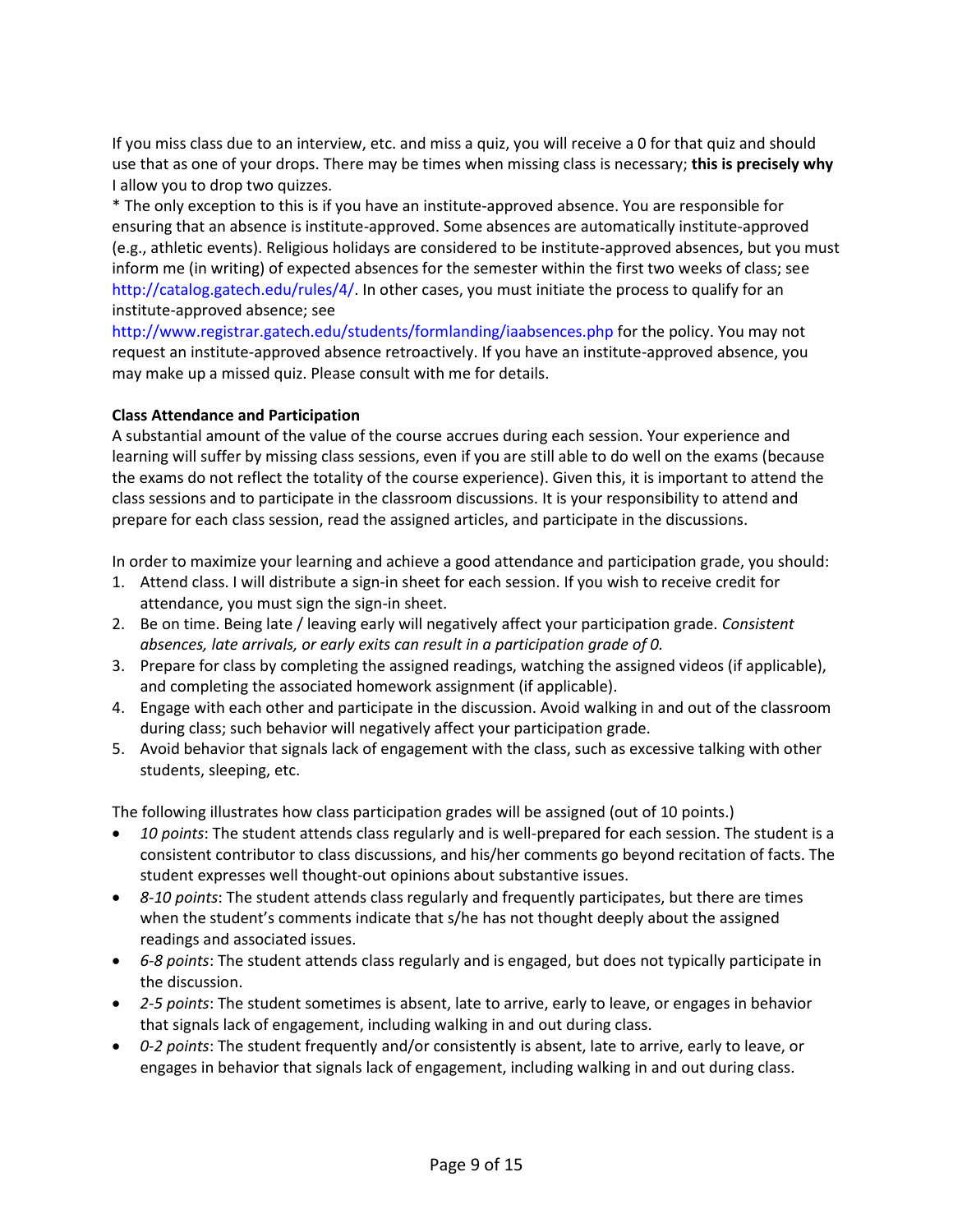#### **CLASS POLICIES**

Attendance, Late Arrivals, and Early Departures: Due to the nature of the class, attendance is very important. A poor attendance record will negatively affect your class participation grade. Given that the class is taught in Technology Square, you must allow time to travel to and from class. It is not acceptable to be consistently late or leave consistently early because of travel.

Exams: No make-up exams will be given. If you have to miss an exam because of unavoidable circumstances, let me know in advance, and we will work something out.

Academic integrity: Georgia Tech aims to cultivate a community based on trust, academic integrity, and honor. Students are expected to act according to the highest ethical standards. For information on Georgia Tech's Academic Honor Code, please visi[t http://www.catalog.gatech.edu/policies/honor-code/](http://www.catalog.gatech.edu/policies/honor-code/) or [http://www.catalog.gatech.edu/rules/18/.](http://www.catalog.gatech.edu/rules/18/) Any student suspected of cheating or plagiarizing on a quiz, exam, or assignment will be reported to the Office of Student Integrity, who will investigate the incident and identify the appropriate penalty for violations.

Accommodations for individuals with disabilities: If you are a student with learning needs that require special accommodation, contact the Office of Disability Services (often referred to as ADAPTS) at (404) 894-2563 or [http://disabilityservices.gatech.edu/,](http://disabilityservices.gatech.edu/) as soon as possible, to make an appointment to discuss your special needs and to obtain an accommodations letter. Please also e-mail me as soon as possible in order to set up a time to discuss your learning needs.

Student-faculty expectations: At Georgia Tech we believe that it is important to continually strive for an atmosphere of mutual respect, acknowledgement, and responsibility between faculty members and the student body. See<http://www.catalog.gatech.edu/rules/22/> for an articulation of some basic expectations – that you can have of me, and that I have of you. In the end, simple respect for knowledge, hard work, and cordial interactions will help build the environment we seek. Therefore, I encourage you to remain committed to the ideals of Georgia Tech while in this class.

Changes to the syllabus: The material within the syllabus is subject to minor changes due to circumstances throughout the semester. In particular, the availability of the guest speakers may cause the schedule to change somewhat. All changes will be announced and distributed in a timely fashion.

Use of electronic devices: All electronic devices (e.g., laptop, tablet, smartphone, etc.) are prohibited during class time unless being used in a class-based activity.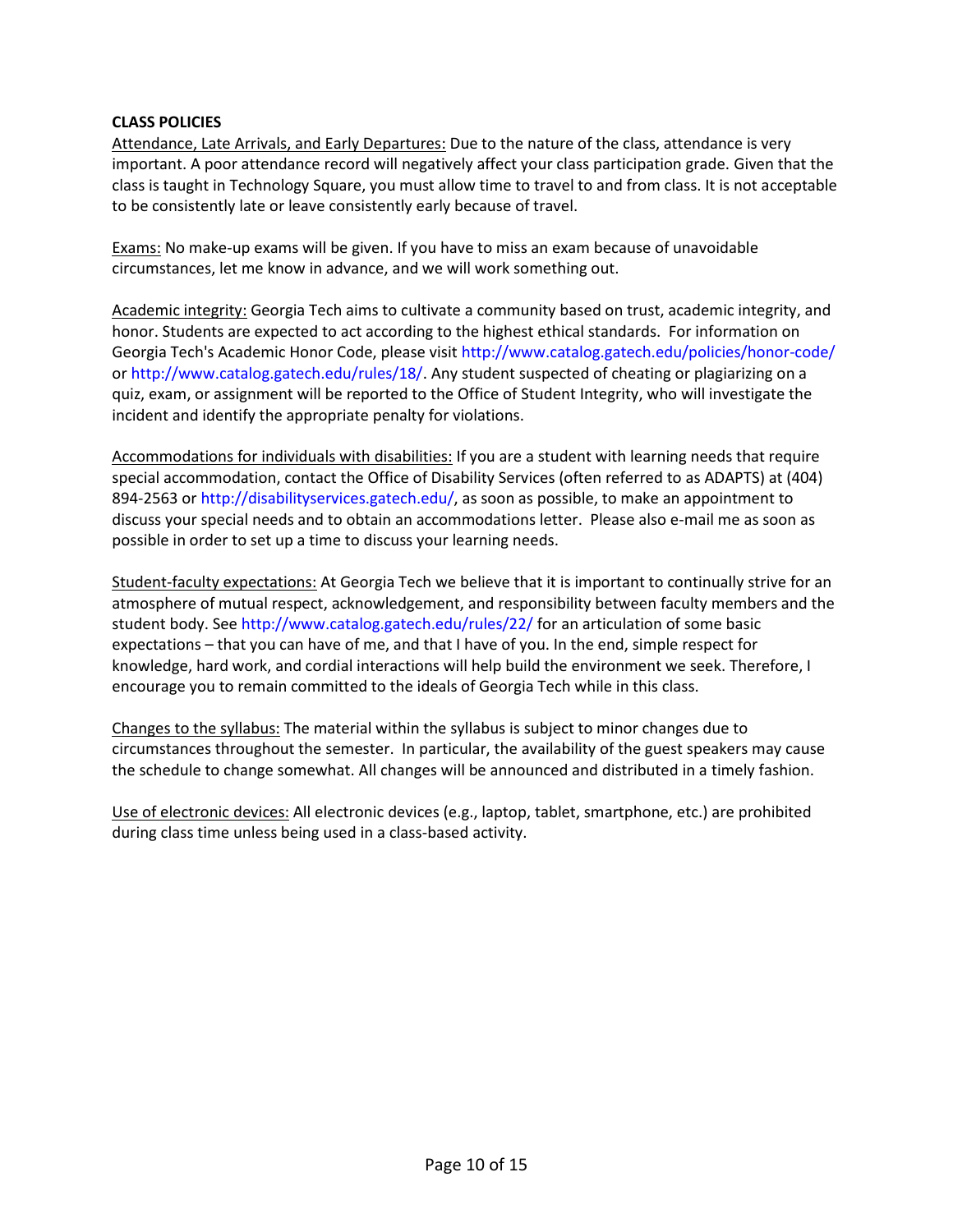# **CLASS SCHEDULE**

| <b>Date</b> | <b>Topic</b>                                                                                                                                     | <b>Readings / Assignments</b>                                                                                                                                                                                                                                                                                                                                          |
|-------------|--------------------------------------------------------------------------------------------------------------------------------------------------|------------------------------------------------------------------------------------------------------------------------------------------------------------------------------------------------------------------------------------------------------------------------------------------------------------------------------------------------------------------------|
| Aug.<br>23  | Course Introduction                                                                                                                              | Read the syllabus (required reading!)                                                                                                                                                                                                                                                                                                                                  |
| Aug.<br>25  | <b>Examples of emerging</b><br>technologies<br>Featured<br>Technologies:<br>Aerial internet access<br>infrastructure, Mobile<br>phone technology | Read:<br>• Project Loon (Simonite, Technology Review, Mar/Apr 2015, pp. 40-45).<br>• What Your Phone Might Do for You Two Years From Now (Tedeschi,<br>New York Times, Nov. 5, 2009).                                                                                                                                                                                  |
| Aug.<br>30  | Examples of emerging<br>technologies<br>Featured<br>Technologies:<br>Space exploration,<br>data centers, aerial<br>buses                         | Read:<br>• Reusable Rockets (Bergstein, Technology Review, Mar/Apr 2016, pp.<br>$46-47$ ).<br>• Microsoft Plumbs Ocean's Depths to Test Underwater Data Center<br>(Markoff, New York Times, Jan. 31, 2016).<br>• China's Straddling Bus, on a Test Run, Floats Above Streets (Buckley<br>and Feng, New York Times, Aug. 4, 2016).                                      |
| Sep. 1      | Forecasting-<br>Principles                                                                                                                       | Read:<br>• Six Rules for Effective Forecasting (Saffo, Harvard Business Review,<br>July 2007, pp. 122-131).<br>Review:<br>• Methodology Tree (from<br>http://www.forecastingprinciples.com/index.php/methodology-tree).<br>Turn-in:<br>• Homework Assignment #1.                                                                                                       |
| Sep. 6      | Forecasting - Future<br>of TV                                                                                                                    | Read:<br>• Cable TV Model Not Just Unpopular But Unsustainable (Diallo, Forbes,<br>Oct. 14, 2013.)<br>• Hulu Is Said to Plan Full Cable and Broadcast Channel Streaming (Steel<br>and Barnes, New York Times, May 2, 2016).                                                                                                                                            |
| Sep. 8      | Forecasting - Tools<br>Featured Technology:<br><b>Prediction markets</b>                                                                         | Read:<br>. Why We Need to Pick Up Alvin Toffler's Torch (Manjoo, New York<br>Times, July 6, 2016).<br>• Prediction Markets: A Practitioner's Guide (Bingham and Nagar, Jan.<br>2013, available online).<br>• OPTIONAL - Deciding How to Decide (Courtney, Lovallo, Clarke,<br>Harvard Business Review, Nov. 2013, pp. 62-70).<br>Turn-in:<br>• Homework Assignment #2. |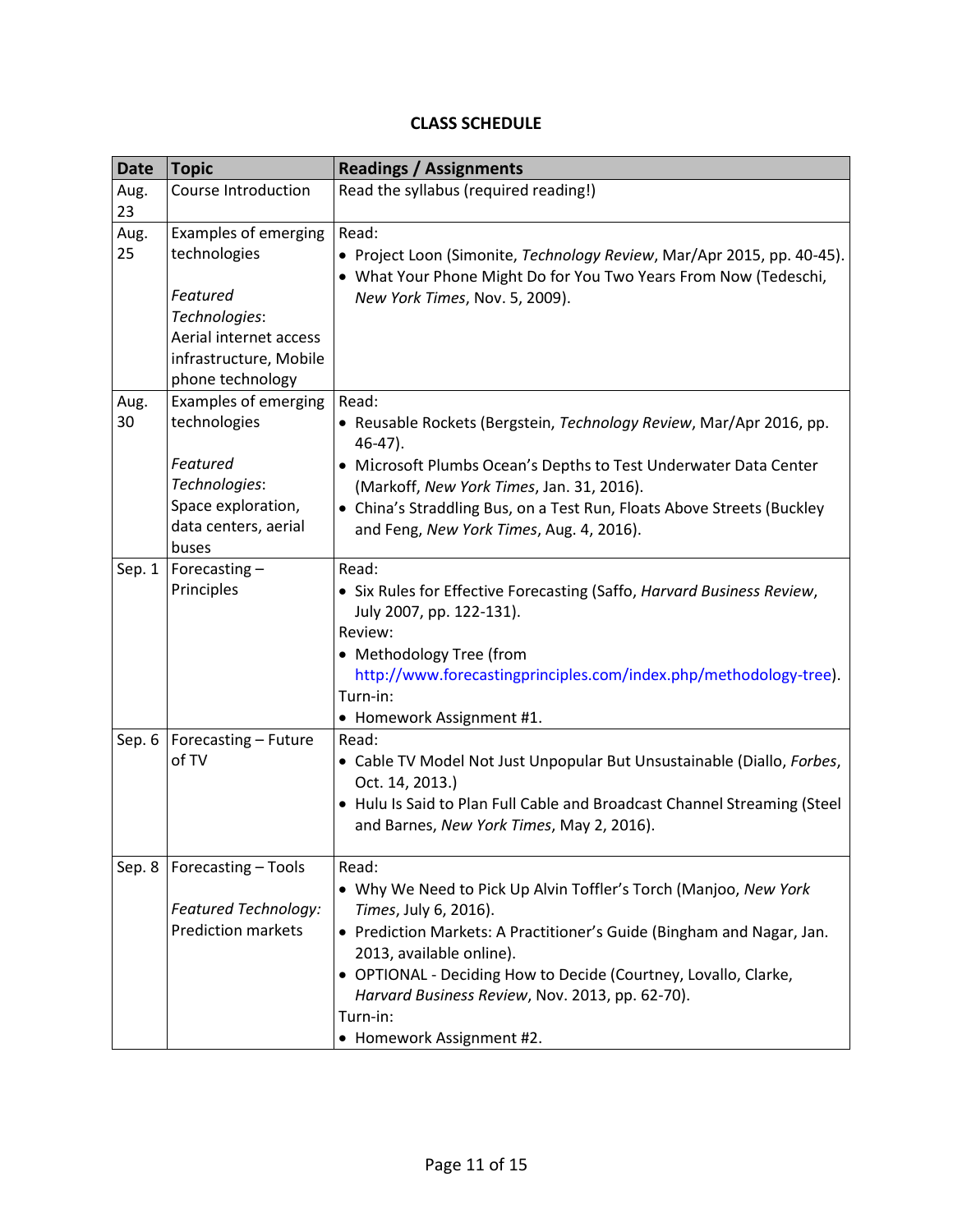| <b>Date</b> | <b>Topic</b>                             | <b>Readings / Assignments</b>                                                                        |
|-------------|------------------------------------------|------------------------------------------------------------------------------------------------------|
| Sep.        | Forecasting - Tools                      | Read:                                                                                                |
| 13          |                                          | • The Wisdom of (Expert) Crowds (Duboff, Harvard Business Review,                                    |
|             | Featured Technology:                     | September 2007, p. 28).                                                                              |
|             | Robots, machine                          | • The Discipline of Business Experimentation (Thomke and Manzi,                                      |
|             | learning                                 | Harvard Business Review, Dec. 2014, pp. 70-79).                                                      |
|             |                                          | Turn-in:                                                                                             |
|             |                                          | • 2-3 sentence statement of the emerging technology that you will                                    |
|             |                                          | analyze for your emerging technology briefing                                                        |
| Sep.        | Forecasting and                          | Read:                                                                                                |
| 15          | Invention - Tools                        | • Your Next New Best Friend Might Be a Robot (Wang, Nautilus, Feb. 4,<br>2016).                      |
|             | Featured Technology:<br><b>Drones</b>    | • Automation Will Change Jobs More Than Kill Them (Lohr, New York<br>Times, Nov. 6, 2015).           |
|             |                                          | • Automation Is a Job Engine, New Research Says (Lohr, New York<br>Times, Dec. 3, 2015).             |
|             |                                          | Turn-in:                                                                                             |
|             |                                          | • Homework Assignment #3.                                                                            |
| Sep.        | Invention, Technology                    | Read:                                                                                                |
| 20          | Adoption, and<br>Diffusion of            | . In Busy Silicon Valley, Protein Powder Is in Demand (Chen, New York<br>Times, May 24, 2015).       |
|             | Innovations                              | • New Synthetic Surface for Thoroughbreds Hits Pay Dirt (Finley, New<br>York Times, Feb. 8, 2006).   |
|             | Featured Technology:<br>Food technology, | • L'Oréal Takes the Wearables War to the Beauty Counter (Friedman,<br>New York Times, Jan. 6, 2016). |
|             | wearable sensors,                        | • This \$150 Device Lets You Send Smells to Friends Through an iPhone                                |
|             | olfactory interface                      | - Like a Scented Text (Villas-Boas, Tech Insider, May 17, 2016).                                     |
|             | technology.                              | Listen to:                                                                                           |
|             |                                          | • Podcast at                                                                                         |
|             |                                          | http://www.npr.org/templates/story/story.php?storyId=6209658                                         |
|             |                                          | Turn-in:                                                                                             |
|             |                                          | • Homework Assignment #4.                                                                            |
| Sep.        | Guest Speaker - Astrid                   |                                                                                                      |
| 22          | Fontaine, Porsche                        |                                                                                                      |
|             | <b>Cars North America</b>                |                                                                                                      |
| Sep.        | Technology platforms                     | Read:                                                                                                |
| 27          | and network effects                      | • How to Launch Your Digital Platform (Edelman, Harvard Business                                     |
|             |                                          | Review, April 2015, pp. 90-97).                                                                      |
|             | Featured Technology:                     | • Comparing Mobile Wallets From Apple, Google and Samsung (Chen,                                     |
|             | Mobile payments                          | New York Times, May 4, 2016).                                                                        |
|             |                                          | • OPTIONAL: Network Effects Aren't Enough (Hagiu and Rothman,                                        |
|             |                                          | Harvard Business Review, April 2016, pp. 65-71.)                                                     |
|             |                                          | Turn-in:                                                                                             |
|             |                                          | • Homework Assignment #5.                                                                            |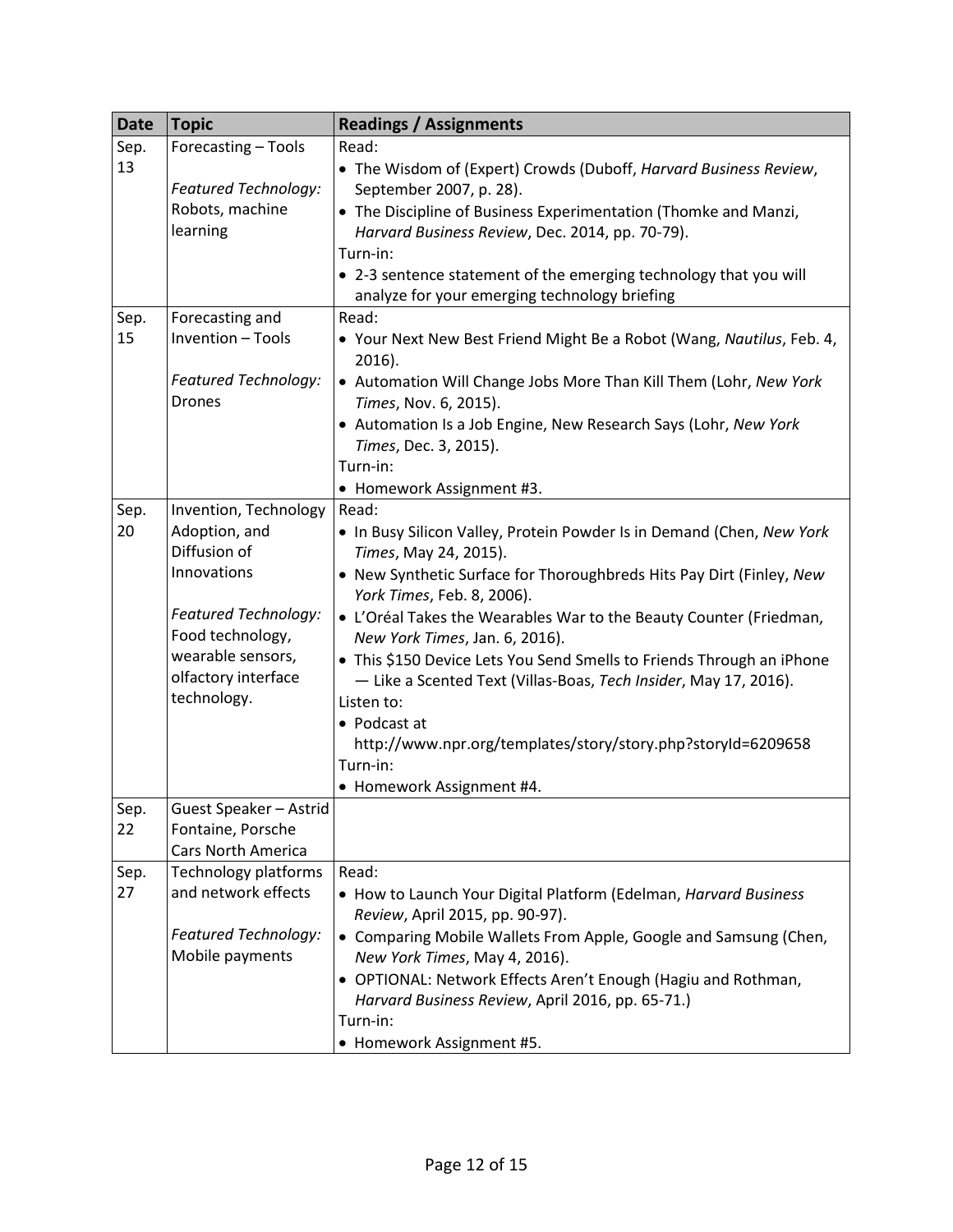| <b>Date</b> | <b>Topic</b>                | <b>Readings / Assignments</b>                                                                                |
|-------------|-----------------------------|--------------------------------------------------------------------------------------------------------------|
| Sep.        | Technology platforms:       | Read:                                                                                                        |
| 29          | Reach and Holdup            | • Mastering the Intermediaries (Edelman, Harvard Business Review,<br>June 2014, pp. 86-92).                  |
|             | <b>Featured Technology:</b> | • Florist-Friendly Marketplaces Help Local Flower Shops Hang On                                              |
|             | Digital platforms,          | (Cowley, New York Times, Feb. 10, 2016).                                                                     |
|             | "Sharing" economy           | • Uber's Real Challenge: Leveraging the Network Effect (Irwin, New York<br>Times, June 13, 2014).            |
|             |                             | • OPTIONAL: Challenge the Middlemen? (Dev and O'Connor, Harvard<br>Business Review, Dec. 2015 pp. 119-123.)  |
| Oct. 4      | Platforms/Standards         | Read:                                                                                                        |
|             |                             | • The Plot to Kill the Password (Brandon, The Verge, April 15, 2014).                                        |
|             | Featured Technology:        | Turn-in:                                                                                                     |
|             | Biometric                   | • Homework Assignment #6.                                                                                    |
|             | authentication              | • Emerging Technology Briefing.                                                                              |
| Oct. 6      | Standards and               | Read:                                                                                                        |
|             | Modularity                  | • Thread, ZigBee, Z-Wave: Why smart home standards matter (Sung,<br>Wareable, May 12, 2016).                 |
|             | <b>Featured Technology:</b> | • Inside Project Ara, Google's Lego-like plan to disrupt the smartphone                                      |
|             | Smart homes, the            | (Hollister, CNET, May 22, 2016). * watch the video at                                                        |
|             | Internet of Things,         | https://www.youtube.com/watch?v=intua_p4kE0.                                                                 |
|             | modular smart phones        |                                                                                                              |
| Oct.        | NO CLASS - Fall Break       |                                                                                                              |
| 11          |                             |                                                                                                              |
| Oct.        | Standards and               | Read:                                                                                                        |
| 13          | Infrastructure              | • Live Streaming Breaks Through, and Cable News Has Much to Fear<br>(Manjoo, New York Times, July 13, 2016). |
|             | Featured Technology:        | • Bitcoin Basics (Popper, New York Times, Nov. 4, 2015).                                                     |
|             | Crypto-currencies           | • Envisioning Bitcoin's Technology at the Heart of Global Finance                                            |
|             | (e.g., Bitcoin) and         | (Popper, New York Times, Aug. 12, 2016).                                                                     |
|             | blockchain systems          | Turn-in:                                                                                                     |
|             |                             | • Homework Assignment #7.                                                                                    |
|             |                             | Homework Assignment #8.                                                                                      |
| Oct.<br>18  | Mid-Term Exam               |                                                                                                              |
| Oct.        | Infrastructure and          | Watch:                                                                                                       |
| 20          | Stakeholder Impact          | • Documentary: Who Killed the Electric Car                                                                   |
|             |                             | Read:                                                                                                        |
|             | Featured Technology:        | • G.M., in a First, Will Sell a Car Designed for Electric Power This Fall                                    |
|             | Electric cars,              | (Fisher, New York Times, Jan. 5, 1996.)                                                                      |
|             | Hydrogen cars               | Turn-in:                                                                                                     |
|             |                             | • Homework Assignment #9.                                                                                    |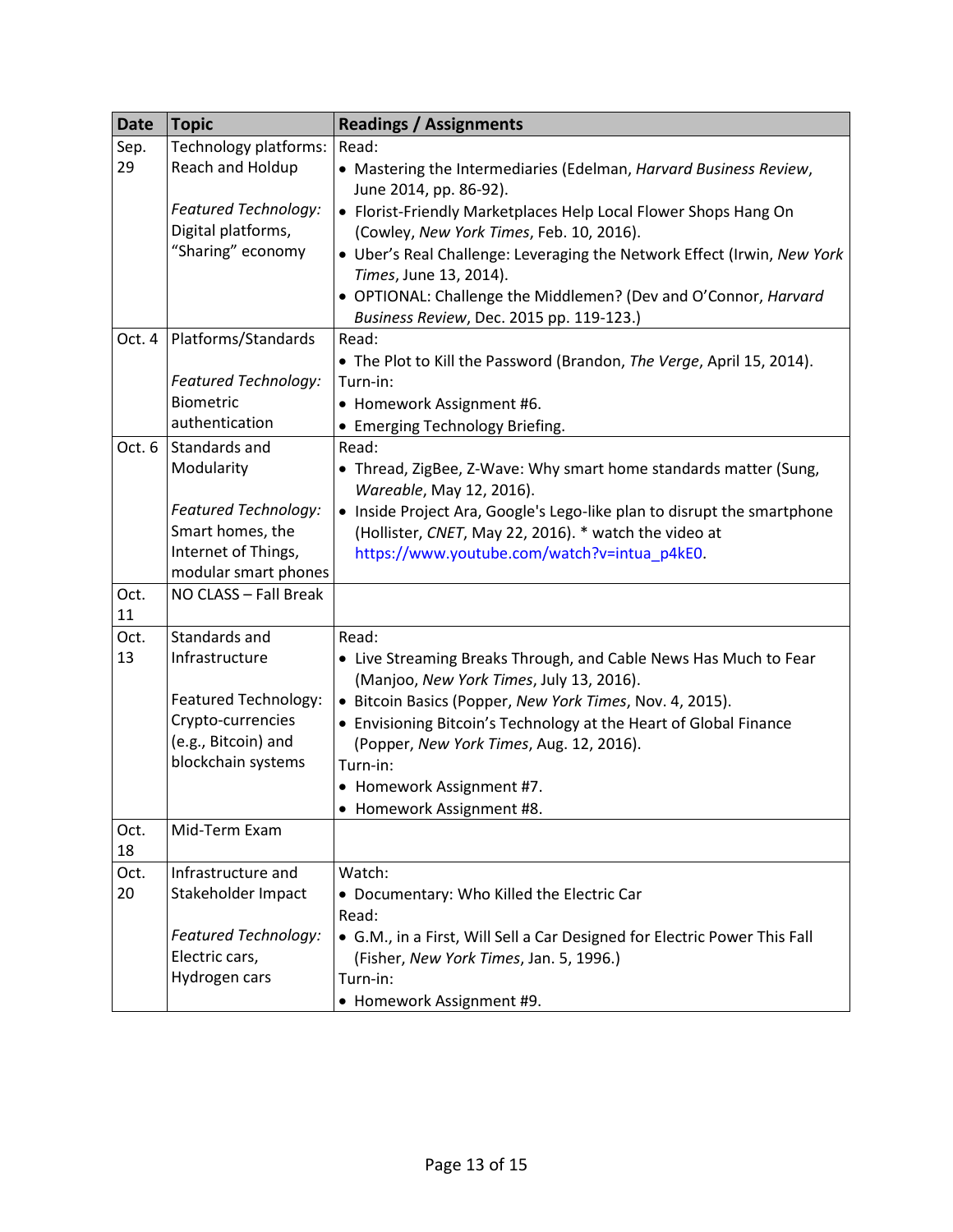| <b>Date</b> | <b>Topic</b>                                      | <b>Readings / Assignments</b>                                                                                         |
|-------------|---------------------------------------------------|-----------------------------------------------------------------------------------------------------------------------|
| Oct.        | Infrastructure and                                | Read:                                                                                                                 |
| 25          | Stakeholder Impact                                | • Water Out of the Tailpipe: A New Class of Electric Car Gains Traction<br>(Boudette, New York Times, July 21, 2016). |
|             | Featured Technology:                              | • Here's How Electric Cars Will Cause the Next Oil Crisis (Randall,                                                   |
|             | Charging / Refueling                              | Bloomberg, Feb. 25, 2016) * Watch the accompanying video.                                                             |
|             | infrastructure                                    | Turn-in:                                                                                                              |
|             |                                                   | • One paragraph statement re: your Report from the Future. This                                                       |
|             |                                                   | paragraph should include the process on which you have chosen to                                                      |
|             |                                                   | focus, the objective of that process, and at least two steps involved in                                              |
| Oct.        | Guest Speaker - Sean                              | that process.                                                                                                         |
| 27          | Banks, TTV Capital                                |                                                                                                                       |
| Nov. 1      | Stakeholder Impact,                               | Read:                                                                                                                 |
|             | Legal, and Regulatory                             | • Introduction (Lessig, Free Culture, pp 1-7).                                                                        |
|             |                                                   | • Uber Aims for an Edge in the Race for a Self-Driving Future (Vlasic and                                             |
|             | Featured Technology:                              | Isaac, New York Times, Aug. 18, 2016).                                                                                |
|             | Autonomous vehicles                               | • Self-Driving Cars May Get Here Before We're Ready (Abrams, New                                                      |
|             |                                                   | York Times, Jan. 21, 2016).                                                                                           |
|             |                                                   | • Silicon Valley-Driven Hype for Self-Driving Cars (Gomes, New York                                                   |
|             |                                                   | Times, July 9, 2016).                                                                                                 |
|             |                                                   | • OPTIONAL: 5 Things That Give Self-Driving Cars Headaches (Boudette,                                                 |
|             | Nov. 3   Sustainability, Legal,                   | New York Times, June 4, 2016).<br>Watch:                                                                              |
|             | and Regulatory                                    | • Top 10 Energy Sources of the Future (The Daily Conversation,                                                        |
|             |                                                   | https://www.youtube.com/watch?v=uStFvcz9Or4).                                                                         |
|             | Featured Technology:                              | Read:                                                                                                                 |
|             | "Clean energy": solar,                            | • A Skeptic Looks at Alternative Energy (Smil, IEEE Spectrum, July 2012.)                                             |
|             | geothermal, fusion                                | Complete:                                                                                                             |
|             |                                                   | Homework Assignment #10.                                                                                              |
|             |                                                   | Turn-in:                                                                                                              |
|             |                                                   | • A high-level summary of 3 key developments in the 2016-2026 time                                                    |
|             |                                                   | period for your Report from the Future.                                                                               |
|             | Nov. 8   Sustainability, Legal,<br>and Regulatory | Read:                                                                                                                 |
|             |                                                   | • Earth: The Sequel The Race to Reinvent Energy and Stop Global<br>Warming (Krupp and Horn, pp. 3-13.)                |
|             | Featured Technology:                              | • Pollution Economics (Forrister and Bledsoe, New York Times, Aug. 9,                                                 |
|             | Carbon capture and                                | 2013.                                                                                                                 |
|             | storage                                           | • Iceland Carbon Dioxide Storage Project Locks Away Gas, and Fast                                                     |
|             |                                                   | (Fountain, New York Times, June 9, 2016). * watch the video.                                                          |
|             |                                                   | Taking Carbon from Air (Martin, Technology Review, Jan. 2016).                                                        |
| Nov.        | <b>Guest Speaker - TBD</b>                        |                                                                                                                       |
| 10          |                                                   |                                                                                                                       |